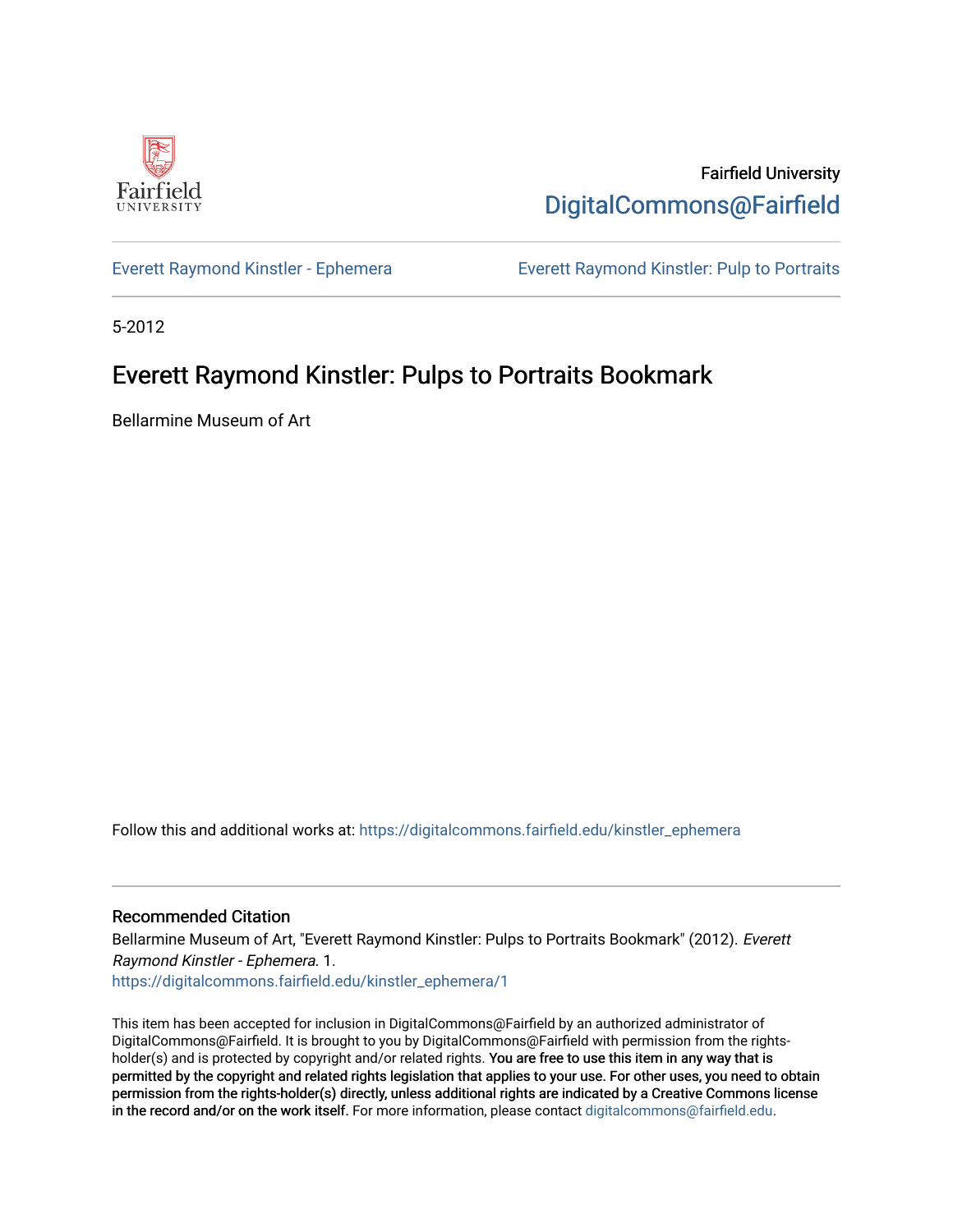

© Everett Raymond Kinstler, *Portrait of Tom Wolfe,* 1987. Oil on canvas. Collection of the artist.



Fairfield UNIVERSITY

THE BELLARMINE MUSEUM OF ART

*Free and open to the public*